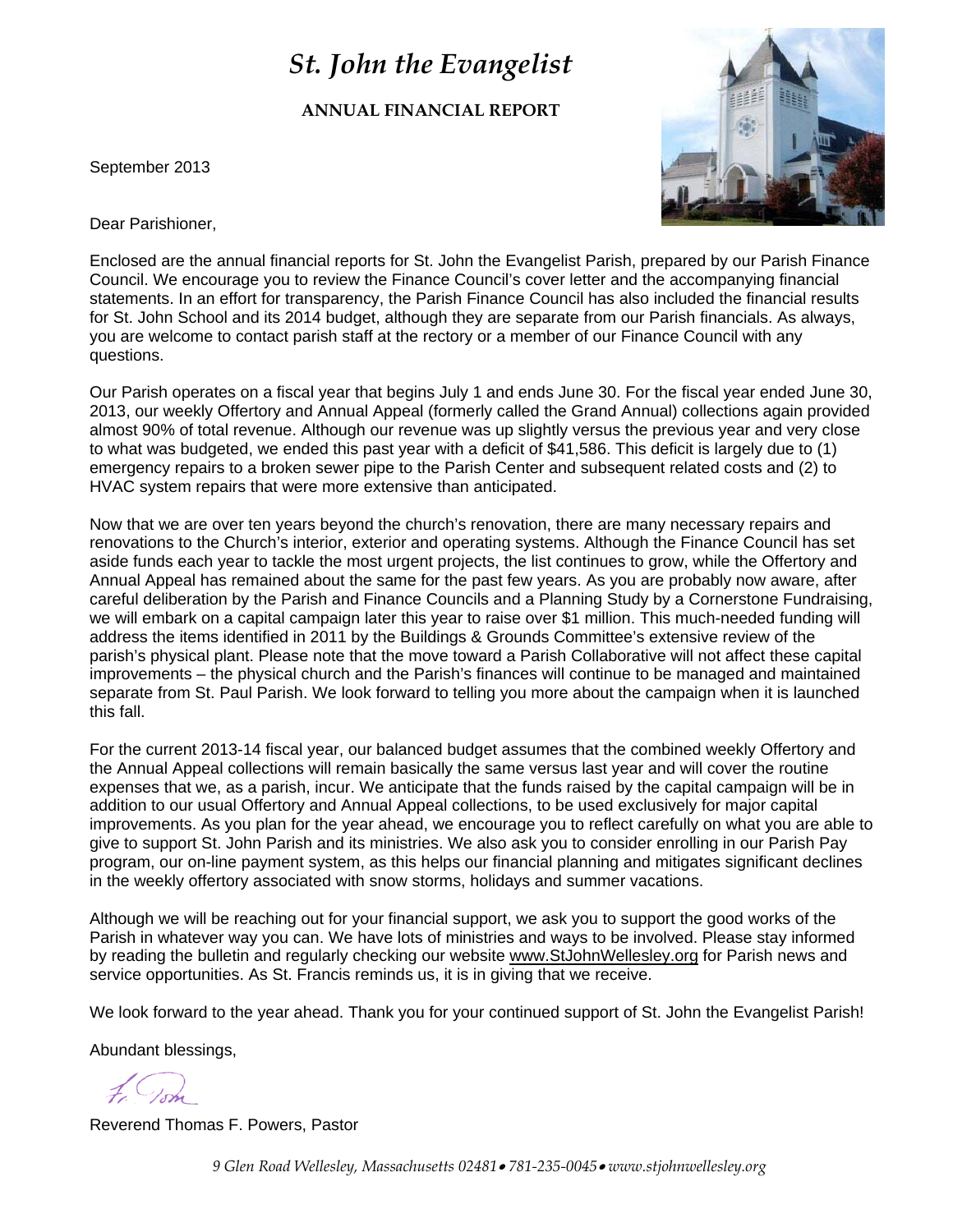September, 2013

Reverend Thomas F. Powers Pastor St. John the Evangelist Parish 9 Glen Road Wellesley, MA 02481

## **PARISH Financial Report for the Fiscal Year Ended June 30, 2013**

Dear Father Tom,

We have reviewed the following PARISH financial statements as of June 30, 2013:

- 1. **Statement of Revenues and Expenditures** (actual results for the fiscal years ended June 30, 2012 and 2013; and budgets for the June 30, 2013 and 2014 fiscal years)
- 2. **Statement of Financial Position** or balance sheet (as of June 30, 2012 and 2013)

Highlights and explanatory comments for our Parish financials are listed below.

- **For the fiscal year ended June 30, 2013**, the Parish reported a deficit of \$41,586 which is after \$62,870 of deferred capital projects and unexpected repairs (broken sewer pipe and HVAC repairs). The Parish still faces a significant amount of capital expenditures and the Finance Council fully supports the initiation of the capital campaign this fall.
- **Revenue** sources are grouped together at the top of the Statement of Revenues and Expenditures. Both the weekly Offertory and the Annual Appeal came in slightly higher than budgeted and +2% vs. FY2012 actual -- a true testament to the generosity of our parishioners and the strength of the Parish. Specifically, the weekly Offertory contributed \$433,662, which was \$3,300 above our fiscal year 2013 Offertory budget, and almost \$10,000 above FY2012 actual. The Annual Appeal (contributing \$449,953 last year) was slightly above our 2013 Annual Appeal budget (+\$6,200) and \$11,000 above the FY2012 actual.
- **Operating Expenses** increased by \$37,248, or 4.0%, in the 12-month period ending June 30, 2013 compared to actual spending for the same period in 2012. Almost \$10,000 related to higher property maintenance costs in FY2013, almost \$11,000 related to higher administrative costs, and almost \$14,000 related to higher compensation-related costs compared to FY2012.
- **Capital Expenditures** of \$62,870 for last year were significantly higher than budgeted due to unforeseen broken sewer pipe and HVAC repairs. The Parish Finance Council has continued to fund certain major capital projects identified in the Buildings & Grounds report from 2011, however, additional capital projects remain and will be addressed through the funding raised in the capital campaign.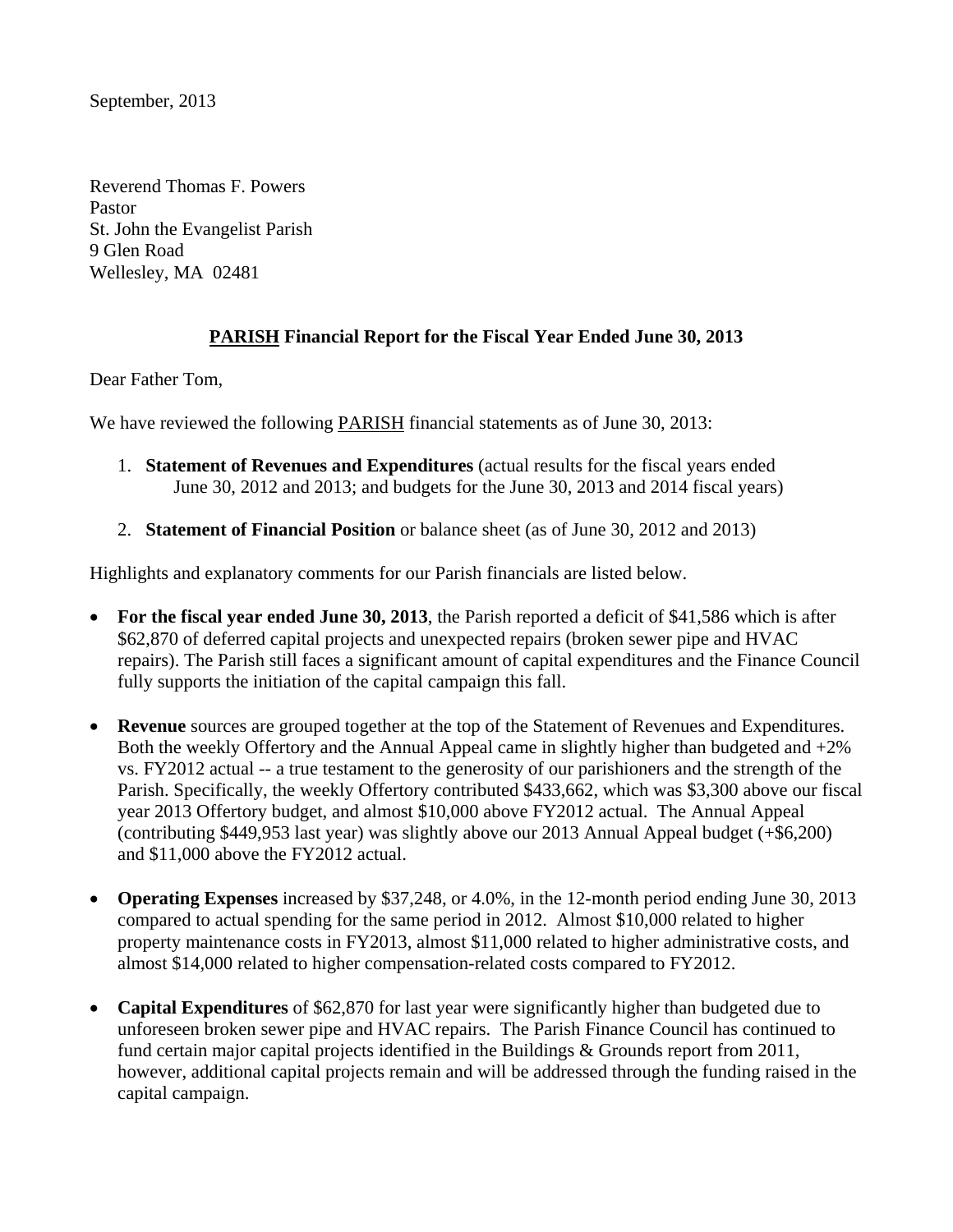- The **FY2014 Budget** projects breakeven results and assumes a modest decrease in FY2014 spending of 2.14% compared to actual spending in FY2013, but no material change in spending when compared to the FY2013 budget – a  $$384$  reduction. This level of spending includes a capital expenditure and reserve allowance of \$45,000 and assumes a 1.2% decrease in the combined weekly Offertory collection and the Annual Appeal compared to actual contributions in FY2013. In summary, most budgeted items are remaining the same as budgeted for spending in FY2013 with the exception of two items. With the implementation of the Archdiocese's new financial model, the Parish's contribution to the School will decrease by \$48,000 (to a new annual level of \$50,000), which largely offsets an increase in payments to the Archdiocese by \$38,974. This is a permanent change in how our expenses are allocated.
- **Statement of Financial Position as of June 30, 2013.** The financial statement of St. John the Evangelist Parish (the Parish) includes the accounts of the Central Office of the Parish, which include the operation of the Rectory, the Church and the Parish Center. St. John the Evangelist School (the School) is a mission of the Parish. The assets and liabilities of the School are not included in these financial statements and are attached separately and discussed in greater detail on subsequent pages. The unaudited financial statement of the Parish has been prepared on a basis of accounting that is not in accordance with generally accepted accounting principles, but is consistent with prior year presentations. The property, plant and equipment of the Parish are not reported on the books of the Parish, and all major improvements and repairs are expensed when incurred, which practice is not in accordance with generally accepted accounting principles. This has been done over the years to more accurately reflect the annual cash costs to maintain and upkeep the property and facilities in the Parish.

[Continued on the next page is a discussion of the financial statements for the School at St. John]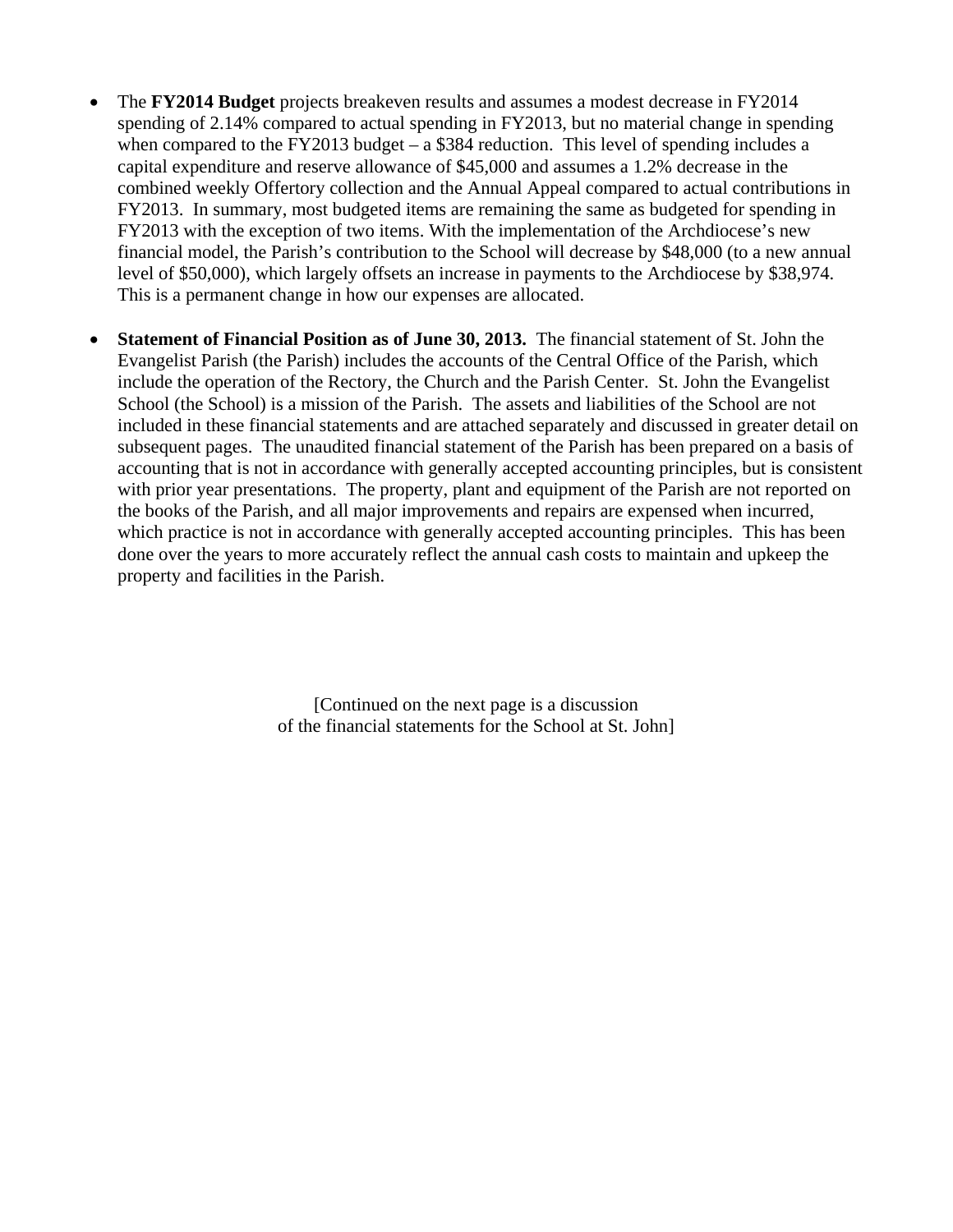## **SCHOOL Financial Report for the Fiscal Year Ended June 30, 2013**

We present the following SCHOOL unaudited financial statements as of June 30, 2013:

- 3. **Statement of Revenues and Expenditures** (actual results for the fiscal years ended June 30, 2012 and 2013; and budgets for the June 30, 2013 and 2014 fiscal years)
- 4. **Statement of Financial Position** or balance sheet (as of June 30, 2012 and 2013)

Highlights and explanatory comments for the School financials are listed below.

- For the fiscal year ended June 30, 2013, the School reported a surplus of \$144,781, which is before spending \$10,632 on capital improvements to the facilities. The \$134,149 surplus was put toward the School's Reserve account, which represents funds typically designated for future capital expenditures and unplanned maintenance and repairs.
- **Revenue** sources are grouped together at the top of the Statement of Revenues and Expenditures and totaled \$1,336,778 for the 12-month period ending June 30, 2013. The School's major sources of revenue are: (i) funds for a child attending the School (tuition, registration, and after school programs), which amounted to \$1,005,535, or over 75% of total revenues, (ii) School fund raising, which amounted to \$75,000, or over 5.6%, and (iii) the Parish's subsidy of \$98,000, or over 7%. The 2014 School budget shows the Parish's subsidy at \$50,000, a reduction of \$48,000.
- **Operating Expenses** were under budget by \$21,199, or 1.7%, in the 12-month period ending June 30, 2013 but is not expected to be repeated in fiscal year 2014.
- **Capital Expenditures** were \$10,632 for the 12-month period ending June 30, 2013 to cover bathroom renovations to accommodate 3-4 year olds, replace bell-clock system, and new refrigerator replacement. The looming capital expenditure for the School is the replacement of the two boilers that heats the building. The replacement of the boilers is not budgeted to occur in the coming year but the school has been accruing funds to cover a portion of the cost.

So concludes the financial review for the Parish's financial statements and the School's financial statements. Attached are the actual and 2014 budgeted financial statements for the Parish and the actual and 2014 budgeted financial statements for the School.

## *Respectfully submitted by the Finance Council, St. John the Evangelist Parish*

Stephen St. Thomas, Chair

Parish Finance Council Members:

Sandy Avellone, Brian Boyce (Vice Chair), Joe Creonte, George Eldridge, Tom Fontaine, Rich Green, Lucy Kapples, Bob McDonnell, David Spinale, Anne Stabnick (secretary), and Stephen St. Thomas (Chair).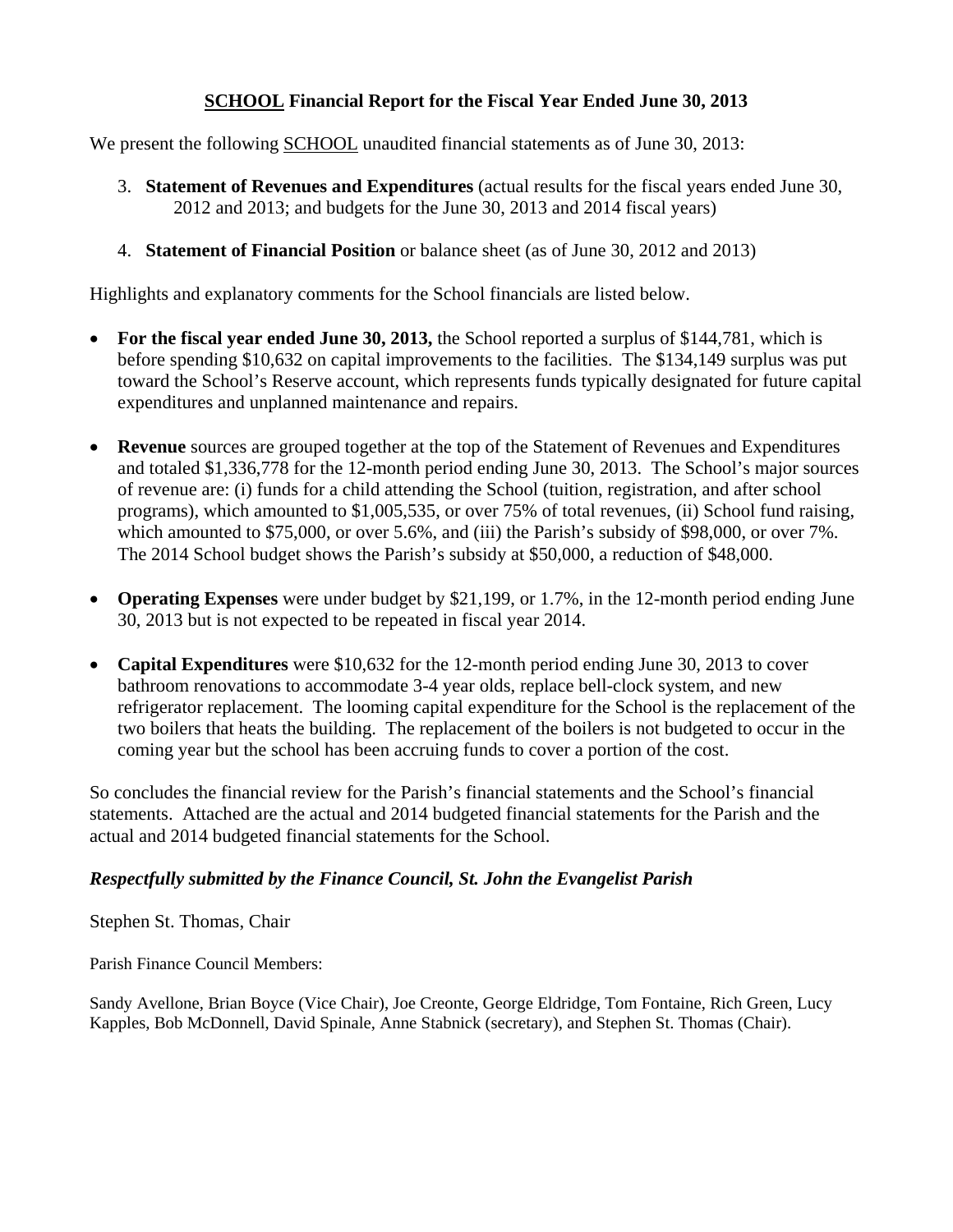#### **ST. JOHN THE EVANGELIST PARISH**

*Statement of Revenue and Expenditures*

For the Year Ending June 30

|                                            | 2012<br><b>Actual</b> | 2013<br><b>Budget</b> | 2013<br><b>Actual</b> | 2014<br><b>Budget</b> |
|--------------------------------------------|-----------------------|-----------------------|-----------------------|-----------------------|
| <b>REVENUE</b>                             |                       |                       |                       |                       |
| Offertory                                  | \$423,856             | \$430,300             | \$433,663             | \$428,702             |
| Annual Appeal                              | 438,986               | 443,700               | 449,953               | 444,399               |
| <b>Sacramental Offerings</b>               | 12,806                | 14,200                | 11,140                | 14,000                |
| Gifts/Donations                            | 27,444                | 24,800                | 32,379                | 36,800                |
| Religious Education                        | 46,875                | 54,000                | 53,929                | 56,455                |
| Interest Income                            | 4,723                 | 8,100                 | 4,833                 | 7,500                 |
| Miscellaneous                              | 25,780                | 16,640                | 2,500                 | 3,500                 |
| <b>TOTAL REVENUE</b>                       | \$980,470             | \$991,740             | \$988,397             | \$991,356             |
| <b>OPERATING EXPENSES</b>                  |                       |                       |                       |                       |
| Salary and Salary Related:                 |                       |                       |                       |                       |
| Salary and Benefits                        | \$586,014             | 598,985               | \$600,240             | 603,794               |
| Total Salary and Salary Related            | \$586,014             | \$598,985             | \$600,240             | \$603,794             |
| <b>Other Operating Expenses</b>            |                       |                       |                       |                       |
| Administrative                             | \$38,002              | 37,800                | \$51,130              | 39,970                |
| Music & Liturgical                         | 19,675                | 20,200                | 19,586                | 20,100                |
| Religious Education                        | 19,439                | 20,300                | 21,753                | 22,480                |
| Rectory & Household                        | 30,900                | 32,620                | 34,967                | 35,200                |
| Property Maintenance                       | 111,705               | 112,775               | 121,717               | 112,890               |
| Cathadraticum/Parish Tithe                 | 4,000                 | 4,000                 | 0                     | 46,272                |
| Chaplaincy                                 | 5,681                 | 6,500                 | 5,895                 | 0                     |
| School                                     | 98,000                | 98,000                | 98,000                | 50,000                |
| Miscellaneous                              | 16,449                | 15,560                | 13,825                | 15,650                |
| <b>Total Other Operating Expense</b>       | \$343,851             | \$347,755             | \$366,873             | \$342,562             |
|                                            |                       |                       |                       |                       |
| <b>TOTAL OPERATING EXPENSES</b>            | \$929,865             | \$946,740             | \$967,113             | \$946,356             |
| <b>Balance before Capital Expenditures</b> | 50,605                | 45,000                | 21,284                | 45,000                |
| <b>Capital Expenditures</b>                | 52,366                | 45,000                | 62,870                | 45,000                |
| <b>Balance after Capital Expenditures</b>  | (\$1,761)             | \$0                   | (\$41,586)            | \$0                   |
| Net Income/(Loss)                          | (\$1,761)             | \$0                   | (\$41,586)            | \$0                   |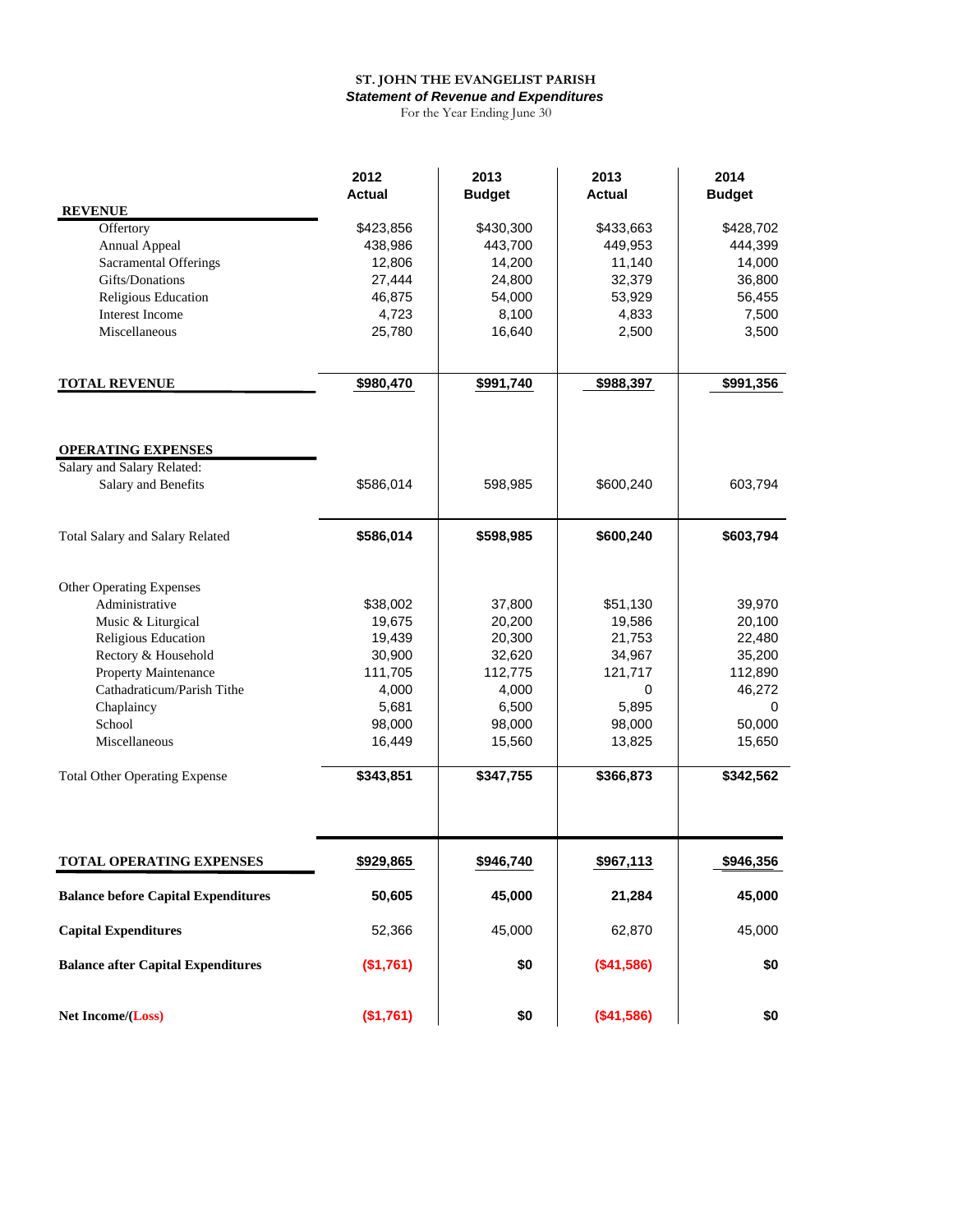#### **St. John the Evangelist Parish Statement of Financial Position June 30, 2013**

| <b>ASSETS</b>                                           | June 30, 2012     | June 30, 2013     |
|---------------------------------------------------------|-------------------|-------------------|
|                                                         |                   |                   |
| CASH AND CASH EQUIVALENTS                               |                   |                   |
| <b>UNRESTRICTED</b>                                     | 605,676           | 542,669           |
| TEMPORARILY RESTRICTED<br>PERMANENTLY RESTRICTED        | 145,875<br>31,068 | 148,381<br>31,129 |
|                                                         |                   |                   |
| <b>ACCOUNTS RECEIVABLE</b>                              | 0                 | 6,088             |
| DEPOSIT HELD FOR SCHOOL                                 | $-15,000$         | $-15,000$         |
| <b>TOTAL ASSETS</b>                                     | \$767,619         | \$713,267         |
|                                                         |                   |                   |
| <b>LIABILITIES</b>                                      |                   |                   |
| <b>ACCOUNTS PAYABLE</b>                                 | 5,124             | $-4,826$          |
| <b>OTHER CURRENT LIABILITIES</b>                        | 4,798             | 8,818             |
| DEPOSITS FOR RELIGIOUS EDUCATION                        | 31,820            | 28,949            |
| <b>TOTAL LIABILITIES</b>                                | 41,742            | 32,941            |
| <b>NET ASSETS</b>                                       |                   |                   |
| <b>UNRESTRICTED</b>                                     |                   |                   |
| DESIGNATED FOR ORGAN                                    | 68,528            | 69,319            |
| DESIGNATED FOR CAPITAL EXPENDITURES                     | 116,012           | 116,240           |
| and MAJOR REPAIRS                                       |                   |                   |
| <b>UNDESIGNATED</b>                                     | 364,394           | 315,257           |
| <b>TOTAL UNRESTRICTED</b>                               | 548,934           | 500,816           |
|                                                         |                   |                   |
| <b>TEMPORARILY RESTRICTED</b><br>PERMANENTLY RESTRICTED | 145,875<br>31,068 | 148,381<br>31,129 |
|                                                         |                   |                   |
| TOTAL NET ASSETS                                        | 725,877           | 680,326           |
| <b>TOTAL LIABILITIES &amp; NET ASSETS</b>               | \$767,619         | \$713,267         |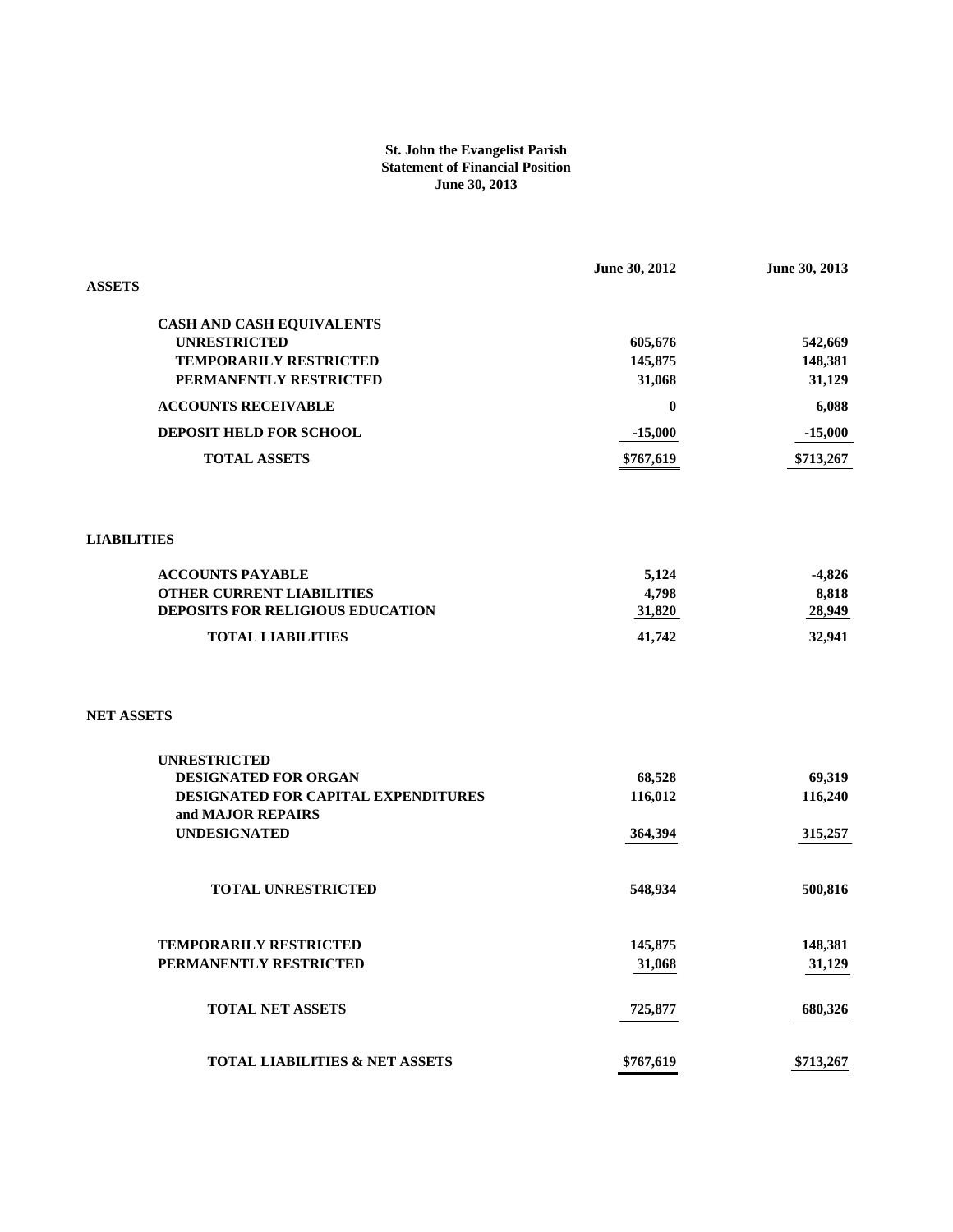#### **ST. JOHN THE EVANGELIST SCHOOL**

*Statement of Revenue and Expenditures*

For the Year Ending June 30

|                                                         | 2012<br><b>Actual</b> | 2013<br><b>Budget</b> | 2013<br><b>Actual</b> | 2014<br><b>Budget</b> |
|---------------------------------------------------------|-----------------------|-----------------------|-----------------------|-----------------------|
| <b>REVENUE</b>                                          |                       |                       |                       |                       |
| Tuition and Stay Day                                    | \$915,361             | \$964,520             | \$1,005,535           | \$971,750             |
| Registration                                            | 34,300                | 86,000                | 92,000                | 77,000                |
| After School Program                                    | 35,449                | 38,000                | 32,694                | 34,000                |
| Fees - Miscellaneous                                    | 3,760                 | 2,600                 | 4,050                 | 3,600                 |
| Gifts/Donations                                         | 2,289                 | 2,000                 | 2,595<br>982          | 1,500                 |
| Interest Income<br>Parish Transfer                      | 1,398<br>98,000       | 2,100<br>98,000       | 98,000                | 1,850<br>50,000       |
| School Council Fundraising Contribution                 | 75,000                | 75,000                | 75,000                | 125,000               |
| <b>RCAB</b> Support                                     | 13,047                | 14,000                | 18,892                | 12,000                |
| Miscellaneous                                           | 4,793                 | 6,900                 | 7,030                 | 4,900                 |
| <b>TOTAL REVENUE</b>                                    | \$1,183,397           | \$1,289,120           | \$1,336,778           | \$1,281,600           |
|                                                         |                       |                       |                       |                       |
| <b>OPERATING EXPENSES</b><br>Salary and Salary Related: |                       |                       |                       |                       |
| Exempt                                                  | \$767,352             | \$870,245             | \$868,475             | \$931,115             |
| Non Exempt                                              | 109,675               | 113,251               | 91,210                | 88,000                |
| <b>Contract Labor</b>                                   | 13,472                | 12,500                | 15,496                | 14,000                |
| Total Salary and Salary Related                         | \$890,499             | \$995,996             | \$975,181             | \$1,033,115           |
| <b>Other Operating Expenses</b>                         |                       |                       |                       |                       |
| Administrative                                          | \$16,033              | \$15,300              | \$14,114              | \$18,400              |
| Texts, Instructional & Teaching Supplies                | 25,327                | 25,000                | 32,221                | 59,000                |
| Professional Memberships and Dues                       | 5,772                 | 9,500                 | 2,928                 | 8,500                 |
| Property Maintenance                                    | 136,099               | 136,200               | 140,616               | 133,200               |
| Technology                                              | 7,362                 | 8,000                 | 15,078                | 33,000                |
| Miscellaneous                                           | 10,928                | 23,200                | 11,859                | 9,700                 |
| School Council Expense                                  |                       |                       |                       |                       |
| <b>Total Other Operating Expense</b>                    | \$201,521             | \$217,200             | \$216,816             | \$261,800             |
| <b>TOTAL OPERATING EXPENSES</b>                         | \$1,092,020           | \$1,213,196           | \$1,191,997           | \$1,294,915           |
| <b>Balance before Capital Expenditures</b>              | 91,377                | 75,924                | 144,781               | $-13,315$             |
| <b>Capital Expenditures</b>                             | 7,454                 | 25,000                | 10,632                | 25,000                |
| <b>Balance after Capital Expenditures</b>               | \$83,923              | \$50,924              | \$134,149             | (\$38,315)            |
| Net Income/(Loss)                                       | \$83,923              | \$50,924              | \$134,149             | (\$38,315)            |